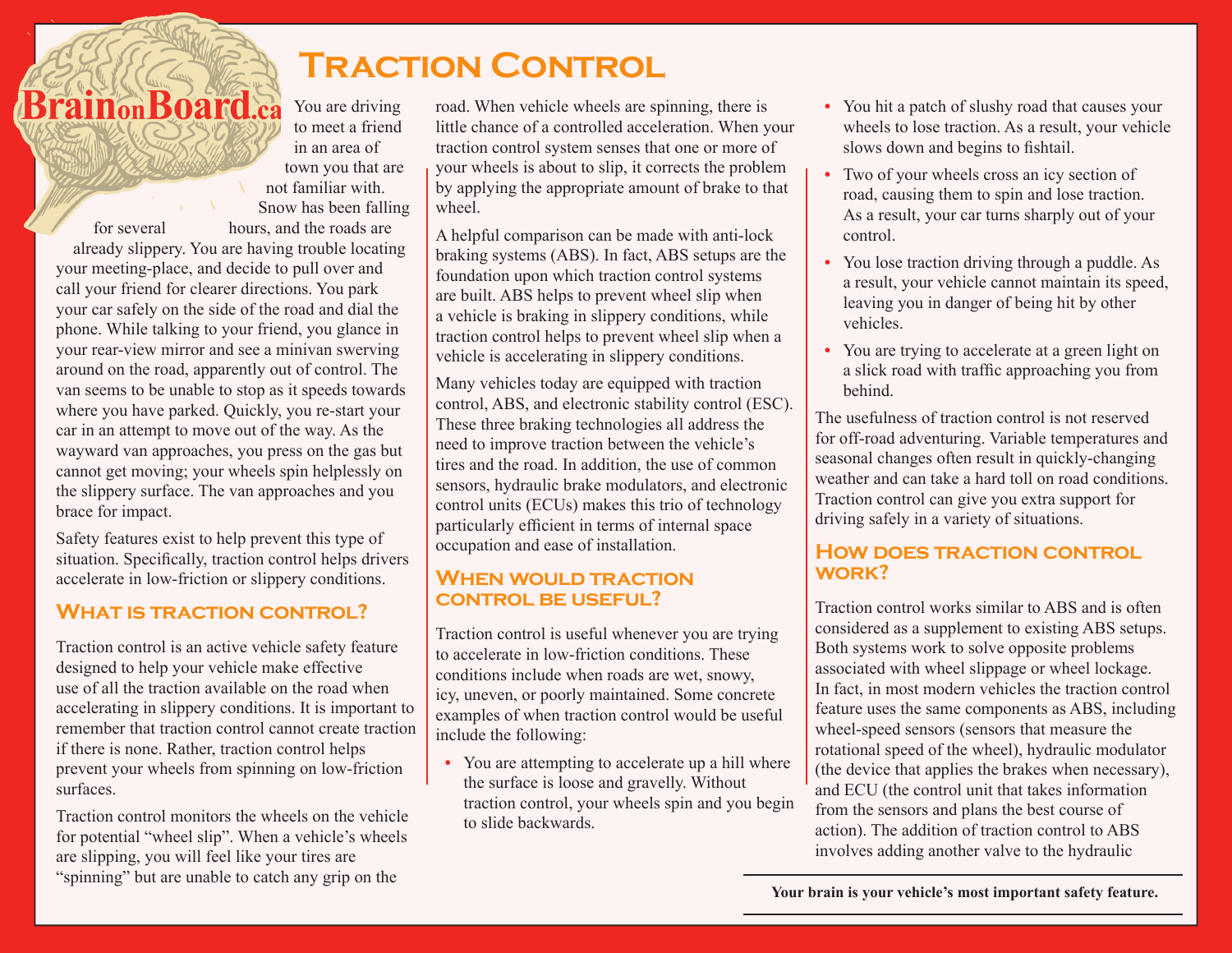brake-modulator. As such, installing traction control on a vehicle that already has ABS is relatively simple.

Traction control uses individual wheel-speed sensors to measure differences in the rotational speed of each wheel. These sensors are located on each wheel. When the ECU senses that one wheel is spinning faster than the others (an indicator that the wheel is losing traction), it sends a message to the hydraulic brake-modulator (attached to the ECU) and automatically reduces the speed of that wheel which lessens the slip.



#### *Image courtesy of Toyota Canada*

Traction control systems have different ways of reducing the rotational speed of individual wheels. Some "pump" the brake to the problem wheel, while other systems combine wheel braking with reduced engine power. In a vehicle that uses reduced engine power to control the rotation of slipping wheels, the driver may experience a pulsation of the gas pedal when traction control is active. This sensation is similar to the experience of having the brake pedal pulsate when ABS is active. Once the wheels have regained traction, the traction control systems returns to monitoring wheel speed and comparing the rotational speed of the vehicle's wheels.

## **Is traction control effective?**

Tests have shown that traction control is effective for reducing wheel slip when accelerating in lowfriction conditions (Song and Boo 2000), although this effect is more noticeable in four-wheel drive vehicles than in front-wheel drive vehicles. In addition, the same study found that traction control systems that incorporate reductions in engine power to problematic wheels are associated with slightly better stability, but that brake-only traction control systems are suitable for improving the acceleration performance of a vehicle (Song and Boo 2000).

The effectiveness of traction control to reduce or prevent road injuries has not been well documented. Nonetheless, due to often being packaged together with ABS and ESC, it is reasonable to suggest that driving a vehicle equipped with this trio significantly reduces crash risk. To illustrate, ESC alone has been found to reduce the risk of singlevehicle fatal crashes by almost 50%, and to reduce the risk of rollovers by around 75% (Insurance Institute for Highway Safety (IIHS) 2010).

There may however be risks associated with having traction control due to the way drivers react to the safety system. For example, it has been argued that some of the conflicting data on the effectiveness of ABS is the result of how drivers act to both the sound of their ABS setups functioning and the regained steering control. First, drivers may be unsure about the sounds and sensations associated with the proper functioning of ABS, and this potential for confusion also has consequences for traction control. When it is working, traction control systems produce grinding sounds and the gas pedal may pulsate. If drivers are unfamiliar with how their traction control works, these could be mistaken for signs that traction control is defective in some way, and drivers may disengage it. Second, since traction

control helps drivers to maintain steering power by preventing wheels from spinning, drivers must be careful not to exaggerate their steering commands in situations where traction control is working, since these exaggerated commands may make the vehicle more difficult to control.

### **Does traction control have any limitations?**

Yes. Traction control works by preventing your tires from slipping, thereby allowing your wheels to take full advantage of the traction that is available on the road. Traction control cannot increase the total amount of traction available. To illustrate this point, if there is no traction on the road because the road is iced-over completely, then no one has traction. Traction control cannot create traction where it does not exist.

Drivers who choose to drive in slippery conditions face the challenge of reduced traction equally, whether or not they have traction control on their vehicle. The difference is that drivers with traction control are more likely to successfully accelerate in low-traction conditions since traction control prevents their wheels from spinning. In addition, since the vehicle's wheels are not spinning, drivers are able to maintain steering control. However, it cannot be overstated that drivers with traction control do not experience more traction; just better handling on whatever little traction is available. Therefore, drivers are encouraged to limit or avoid driving in slippery, low-friction conditions, whether or not they have traction control.

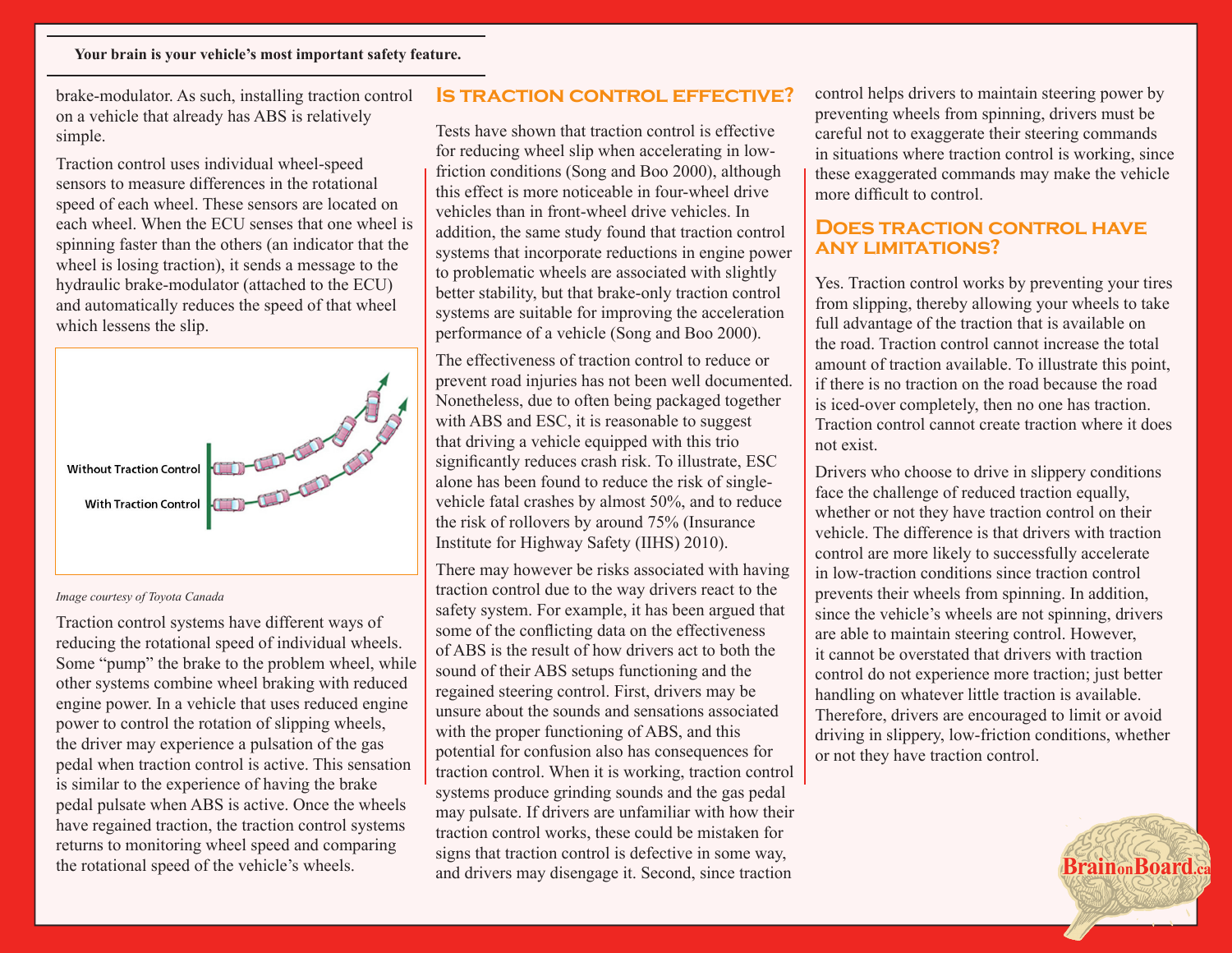#### **Your brain is your vehicle's most important safety feature.**

On a related note, while vehicles without traction control might experience a reduction in speed on slippery roads, the same speed reduction may not be observed in vehicles with traction control. As such, the traction control system may allow vehicles to reach a higher speed than is desirable for roadway conditions. You should always take care to monitor your speed and to ensure that it does not exceed what is safe for current conditions.

It is always important to stay vigilant and focused on your driving, no matter what safety features are on the vehicle. Behaviours like speeding, driving while distracted, and tailgating can have a significant effect on the performance of safety features including traction control. Traction control does not help you stop faster, so engaging in any behaviour that lengthens your reaction time will have an adverse effect for your overall safety. Reaction time is increased by driver distraction, driver fatigue, and alcohol-impairment.

Vehicle safety features are designed to help reduce your risk of involvement in a collision. If you choose to engage in dangerous driving behaviour, the risk of crashing increases. In addition, the effects of risky behaviour on the performance of your safety features are largely detrimental, as more pressure is put on safety features to work at the very limits of their capacity. When these limits are surpassed, your chance of being involved in a collision increases again. The end result is that driving dangerously with safety features may be riskier than driving safely.

## **Can I turn traction control off?**

Yes, you can turn traction control off. Turning off this feature normally involves simply pressing a dashboard button/turning a switch to the OFF position, but can also involve manually pulling

a fuse from within or outside the vehicle. Your owner's manual will explain how to disengage traction control.

There are situations where you might want to turn traction control off. For example, if you are already stuck in the snow, sometimes the only way to move forward is by "blasting out", i.e., pressing down heavily on the accelerator and letting your wheels spin in hopes that some traction will be regained. If traction control is active, the wheels will be prevented from spinning and it is likely that you will remain stuck.

If you do turn off traction control, remember to turn it back on as soon as the situation that led to it being disengaged is resolved.

## **How many vehicles today have traction control?**

Traction control systems were first introduced on high-end vehicles in 1987, although some powerful rear-wheel drive vehicles in the early seventies were equipped with early versions of traction control systems.

In terms of availability, traction control is generally available on any vehicle that has ABS since traction



control was designed and built off of existing ABS technology. Both ABS and traction control have been around for a long time compared to other

safety features, and are available on a range of vehicles in the high-end and economy markets. However, just because your vehicle has ABS does not automatically mean it has traction control. Some older vehicles may only be equipped with ABS. If you are unsure of whether or not your ABSequipped vehicle also has traction control, you can consult your owner's manual.

## **How much does traction control cost?**

Traction control is normally offered as part of a larger safety package, rather than as a stand-alone system. ABS, traction control, and ESC are usually packaged together in order to equip drivers with the most modern, complementary braking technologies. When traction control is offered as a stand-alone system, it can cost between \$200.00 and \$500.00.

# **References**

Visit **www.brainonboard.ca/program\_resources/ references.php** for a full list of references.

# **Want to learn more?**

Visit **www.brainonboard.ca** to learn more about vehicle safety features:

- **•** Active Safety Features
- **•** Passive Safety Features
- Driver Assistance Technologies
- **•** Safety Technologies in Development

Driving instructors, road safety educators, car dealers and service providers can download and